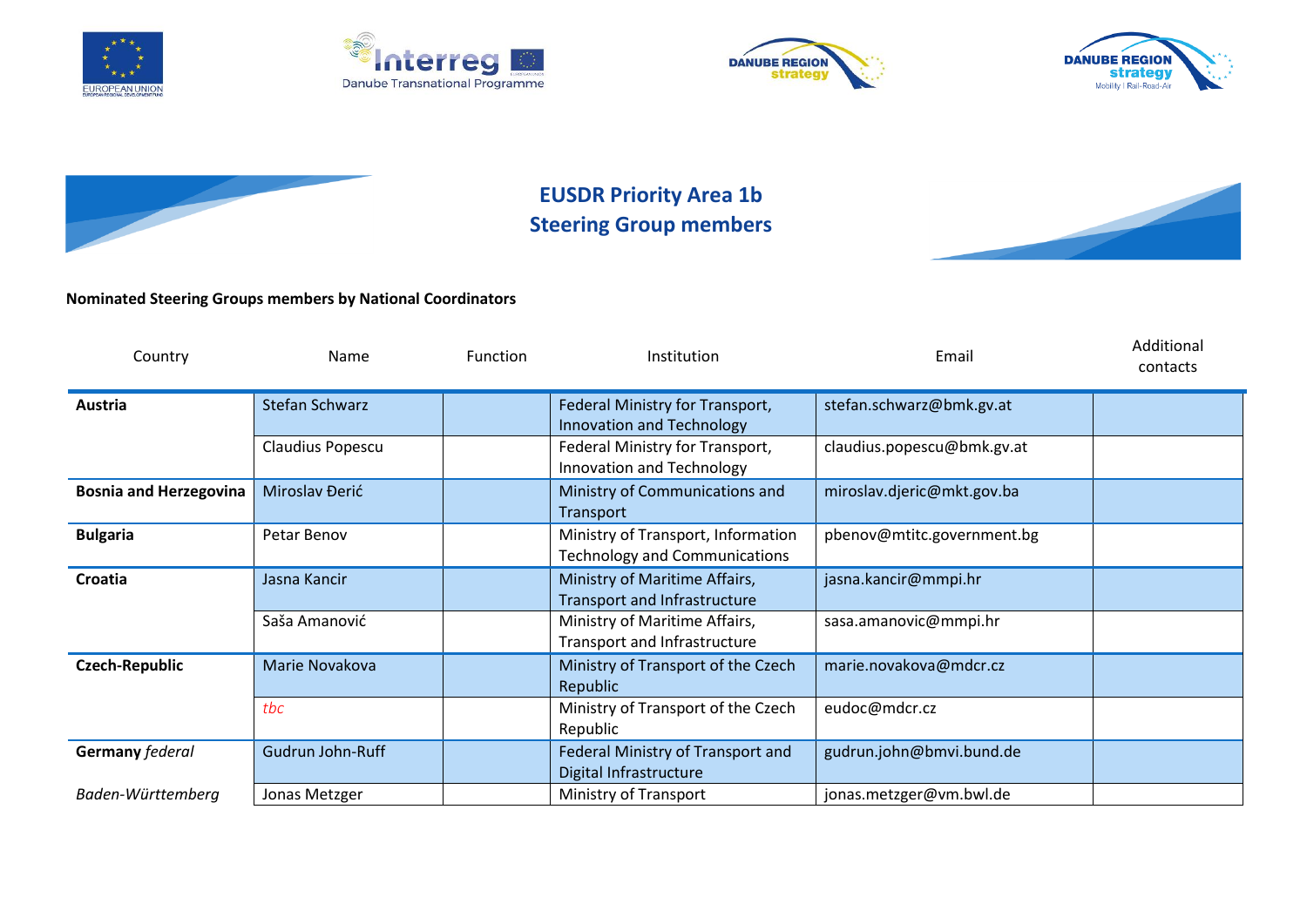







| <b>Bavaria</b> | <b>Harry Seybert</b>                  |            | <b>State Ministry for Housing,</b>       | harry.seybert@stmb.bayern.de  |                    |
|----------------|---------------------------------------|------------|------------------------------------------|-------------------------------|--------------------|
|                |                                       |            | <b>Construction and Transport</b>        |                               |                    |
| <b>Hungary</b> | <b>Gergely Gecse</b>                  |            | Ministry of Technology and               | gergely.gecse@tim.gov.hu      |                    |
|                |                                       |            | Industry                                 |                               |                    |
| Moldova        | <b>Iulian Postica</b><br><b>State</b> |            | Ministry of Economy and                  | iulian.postica@mei.gov.md     | +373 22 25 06 00   |
|                |                                       | Secretary  | Infrastructure                           |                               |                    |
|                | Mariana Scalețchii<br>Main            |            | Ministry of Economy and                  | mariana.scaletchii@mei.gov.md | +373 22 250 609    |
|                |                                       | Consultant | Infrastructure                           | scaletchii.mariana@gmail.com  |                    |
|                | Radu Rogovei                          |            | Ministry of Economy and                  | radu.rogovei@mei.gov.md       |                    |
|                |                                       |            | Infrastructure                           | radu.rogovei@gmail.com        |                    |
| Montenegro     | Sanja Čarapić                         |            | Ministry of Transport and Maritime       | sanja.carapic@mki.gov.me      |                    |
|                |                                       |            | <b>Affairs</b>                           |                               |                    |
|                | Tanja Dašić                           |            | Ministry of Transport and Maritime       | tanja.dasic@mki.gov.me        |                    |
|                |                                       |            | <b>Affairs</b>                           |                               |                    |
|                | Anto Stanišić                         |            | Ministry of Transport and Maritime       | anto.stanisic@mki.gov.me      |                    |
|                |                                       |            | Affairs                                  |                               |                    |
| Romania        | Şerban Tupa                           |            | Ministry of Transport,                   | serban.tupa@mt.ro             |                    |
|                |                                       |            | <b>Infrastructure and Communications</b> |                               |                    |
| <b>Serbia</b>  | Tamara Delić                          | Acting     | Ministry of Construction, Transport      | tamara.delic@mgsi.gov.rs      | +381113616358      |
|                |                                       | Assistant  | and Infrastructure                       |                               |                    |
|                |                                       | Minister   |                                          |                               |                    |
|                | Jovica Rakić                          |            | Ministry of Construction, Transport      | jovica.rakic@mgsi.gov.rs      | +381113616423      |
|                |                                       |            | and Infrastructure                       |                               |                    |
|                | Željko Janjoš                         | external   | Ministry of Construction, Transport      | zjanjos@yahoo.com             |                    |
|                |                                       | expert     | and Infrastructure                       |                               |                    |
| Slovakia       | Ľuboš Ďurič                           |            | Ministry of Transport and                | lubos.duric@mindop.sk         |                    |
|                |                                       |            | Construction                             |                               |                    |
| Slovenia       | Franc Žepič                           |            | Ministry of Infrastructure               | franc.zepic@gov.si            | Langusova 4,       |
|                |                                       |            |                                          |                               | 1535 Ljubljana, SI |
|                |                                       |            |                                          |                               | +386 1 478 8524    |
|                | Luka Škoda                            |            | Ministry of Infrastructure               | luka.skoda@gov.si             | Langusova 4,       |
|                |                                       |            |                                          |                               | 1535 Ljubljana, SI |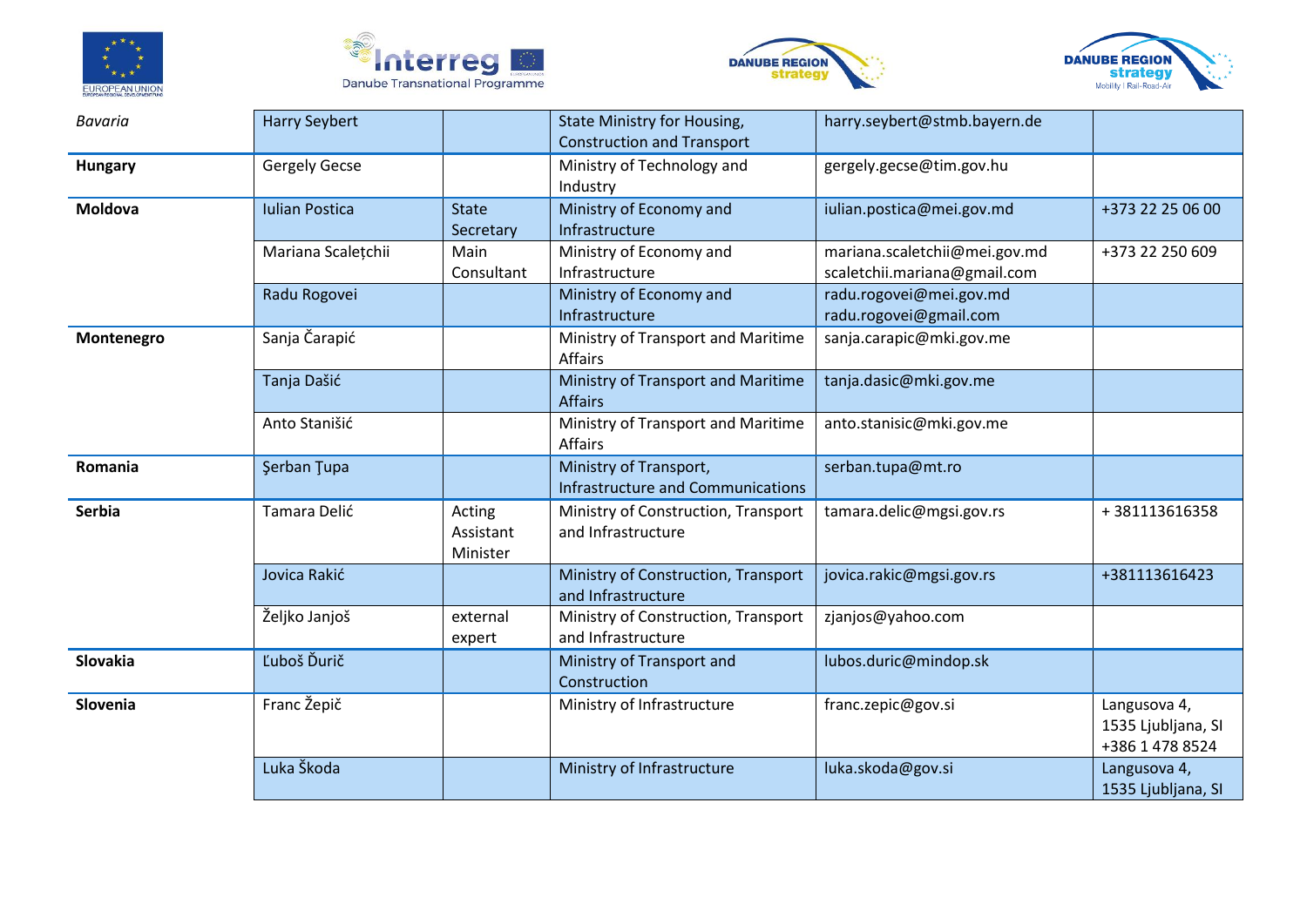







|         |                    |             |                            |                         | +386 1 478 8267    |
|---------|--------------------|-------------|----------------------------|-------------------------|--------------------|
|         | Luka Dobrinič      |             | Ministry of Infrastructure | luka.dobrinic@gov.si    | Langusova 4,       |
|         |                    |             |                            |                         | 1535 Ljubljana, SI |
|         |                    |             |                            |                         | +386 1 478 8139    |
|         | Jana Lenarčič      |             | Ministry of Infrastructure | jana.lenarcic@gov.si    | Langusova 4,       |
|         |                    |             |                            |                         | 1535 Ljubljana, SI |
| Ukraine | Iryna Kucheruk     | Head of the | Ministry of Infrastructure | kucheruk@mtu.gov.ua     |                    |
|         |                    | Department  |                            |                         |                    |
|         | Daria Derevianchuk | Chief       | Ministry of Infrastructure | derevianchuk@mtu.gov.ua |                    |
|         |                    | specialist  |                            |                         |                    |

## **Other Steering Group members**

| Name              | Function                                                                         | Institution                 | Country        | Email                        | <b>Additional contacts</b>                                                    |
|-------------------|----------------------------------------------------------------------------------|-----------------------------|----------------|------------------------------|-------------------------------------------------------------------------------|
| Petra Česen-Čatar | <b>EUSDR NC</b><br>Slovenia,<br>Macroregions<br>Coordinator                      | Ministry of Foreign Affairs | Slovenia       | petra.cesen-catar@gov.si     | Prešernova cesta 25,<br>1000 Ljubljana, SI                                    |
| Aleš Rovšnik      | <b>National</b><br>coordination of<br>EU macro-<br>regional<br><b>Strategies</b> | Ministry of Foreign Affairs | Slovenia       | ales.rovsnik@gov.si          | Prešernova cesta 25,<br>1000 Ljubljana, SI                                    |
| Johan Magnusson   | Team Leader-<br><b>EUSDR&amp;</b><br><b>EUSBSR</b>                               | EC / DG REGIO               | <b>Belgium</b> | johan.magnusson@ec.europa.eu | Unit D.1, Avenue de<br><b>Beaulieu 5, 1049</b><br>Brussels,<br>+32 2 29 92093 |
| Cesare Bernabei   | Advisor                                                                          | EC / DG REGIO               | Belgium        | cesarebernabei1950@gmail.com |                                                                               |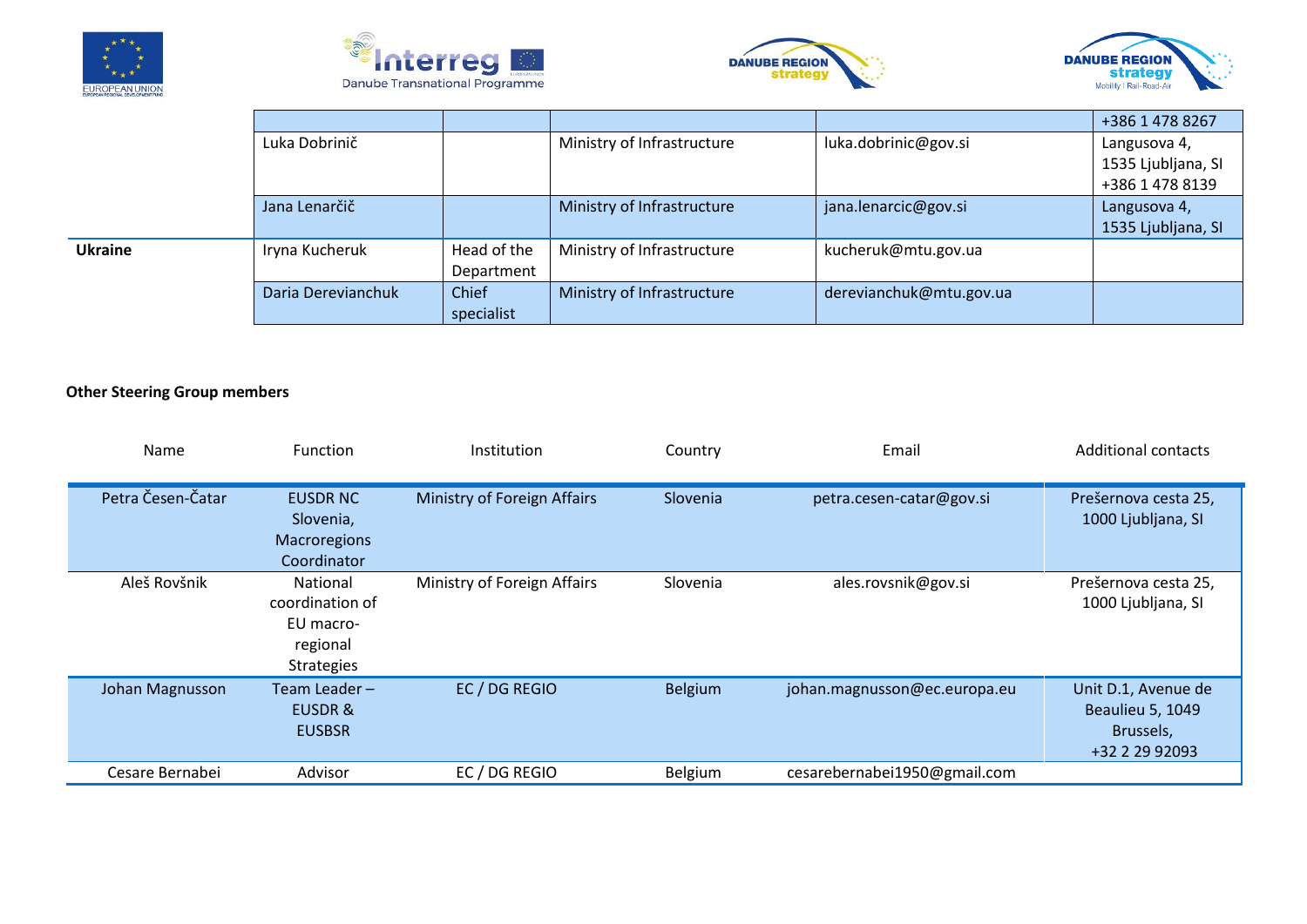







| <b>Alain Baron</b>           |                                   | EC / DG MOVE                                                        |            | alain.baron@ec.europa.eu               | Unit B.2, Rue De Mot 24-<br>28, 1049 Brussels, BE                                                              |
|------------------------------|-----------------------------------|---------------------------------------------------------------------|------------|----------------------------------------|----------------------------------------------------------------------------------------------------------------|
| Robert Lichtner              | Coordinator                       | <b>EUSDR Danube Strategy Point</b><br>(DSP)                         | Austria    | robert.lichtner@eusdr-dsp.eu           | Kirchberggasse 33-35/9,<br>1070 Wien, AT<br>+43 1 89 08 088 26 01                                              |
| Katharina Lenz               | <b>Pillar Officer</b>             | <b>EUSDR Danube Strategy Point</b><br>(DSP)                         | Austria    | katharina.lenz@eusdr-dsp.eu            | Kirchberggasse 33-35/9,<br>1070 Wien, AT<br>+43 1 89 08 088 26 02                                              |
| Stephen Jonathan<br>Halligan | Project Officer                   | <b>Interreg Danube Transnational</b><br>Programme (DTP)             | Hungary    | stephen.halligan@interreg-danube.eu    | JS, József Nádor Tér 2-4<br>1051 Budapest, HU<br>+36 1 795 4355                                                |
| Johannes Gabriel             | Project Officer                   | <b>Interreg Danube Transnational</b><br>Programme (DTP)             | Hungary    | johannes.gabriel@interreg-danube.eu    | JS, Honvéd utca 13-15 -<br>1055 Budapest, HU<br>+36 1 795 5886                                                 |
| Gert-Jan Muilerman           | <b>EUSDR Priority</b><br>Area 1a  | Viadonau - Austrian Waterway<br><b>Management Company</b>           | Austria    | gert-jan.muilerman@viadonau.org        | Donau-City-Strasse 1,<br>1220 Vienna, AT                                                                       |
| <b>Cristina Cuc</b>          | <b>EUSDR Priority</b><br>Area 1a  | <b>Ministry of Transport</b>                                        | Romania    | cristina.cuc@mt.ro                     | Bd. Dinicu Golescu, nr.<br>38, Sector 1,<br>Bucharest 010873, RO                                               |
| Vigo Legzdins                |                                   | European Investment Bank (EIB)                                      | Luxembourg | v.legzdinis@eib.org                    | Projects Directorate,<br><b>Boulevard Konrad</b><br>Adenauer 98-100,<br>2950 Luxembourg, LU<br>+352 4379 85140 |
| Matej Zakonjšek              | Director                          | <b>Transport Community</b><br><b>Permanent Secretariat</b><br>(TCT) | Serbia     | mzakonjsek@transport-<br>community.org | Permanent Secretariat,<br>Masarikova 5, 18th floor<br>11000 Belgrade, RS<br>+381 11 3131 799, -805, -<br>800   |
| Dejan Lasica                 | <b>Rail Policy</b><br>Coordinator | <b>Transport Community Treaty</b><br>(TCT)                          | Serbia     | dlasica@transport-community.org        | Permanent Secretariat,<br>Masarikova 5, 18th floor<br>11000 Belgrade, RS                                       |